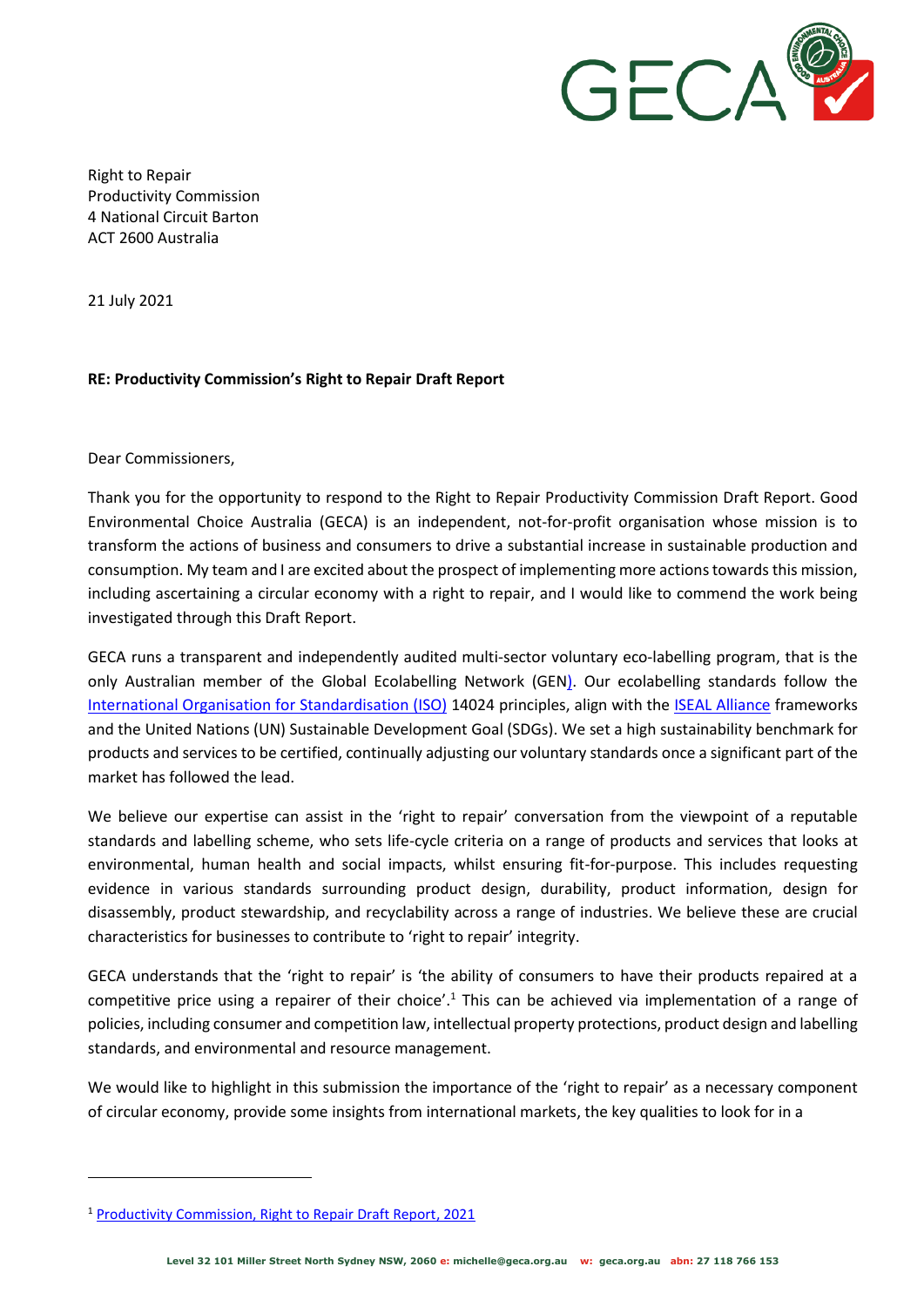

labelling scheme, and the need for product information, consultation, and education to inform decisions and empower consumers and businesses**.**

### **The 'right to repair' as a necessary component of a circular economy**

Promoting 'right to repair' best practices unlock circular economy opportunities in different ways in Australia. While there have been welcome efforts in Australia in this space, they have largely been directed on the lower end of the waste hierarchy, such as recycling and use of recycled content. While these are important aspects, enabling 'right to repair' and the continued use of products will result in more environmental outcomes and benefits. For example, the repairability of a product can support in the preservation of the biological systems from constant renewed material flows,<sup>2</sup> as well as reducing embodied carbon and energy and addressing other environmental externalities along the supply chain.

In addition, these evolving circular economy solutions will action existing policies and plans, such as Australia's [National Waste Action Plan](https://www.environment.gov.au/protection/waste/publications/national-waste-policy-action-plan) as well as achieving emissions reduction targets throughout different industries.

As mentioned, GECA sets a high sustainability benchmark for products and services to be certified, continually adjusting our voluntary standards once a significant part of the market follows the lead. A product or service seeking certification must meet or exceeds the requirements of relevant Australian Standards (or other international standards) for its intended application. We include criteria to assist setting up products under a circular economy via requesting replaceable parts wherever possible to extend the useful life, that products are designed for separability/disassembly and ensure that Product Stewardship services are provided by the manufacturer, where possible, for example. These certified manufacturers and businesses are leading the way from a design and development perspective.

Yet the current context in which markets operate requires more support mechanisms and drivers. As highlighted in the Draft Report, there are still ongoing issues we need to address about repairability like the relationship between independent repairers and warranties or providing product information and intellectual property disputes. With the development of greater policy surrounding the 'right to repair' (supported by robust and genuine consultation), an increase in funding and support initiatives, and education, we will likely see businesses and consumers take that next step in driving circular economy action and solutions, and higher sustainability benchmarks.

## **key insights from international markets**

The Draft Report focuses on the relationship between e-waste and the 'right to repair'. We understand that ewaste has become an emerging critical problem in Australia. In this regard, it is good practice to evaluate some of the solutions implemented by other countries and their correlation to this topic.

In the European Union, e-waste has been addressed via product stewardship schemes as well as Extended Producer Responsibility (EPR) as a solution to tackle this problem. Among OECD-countries, there is a trend towards broadening the scope of EPR to new product categories and groups as well as waste streams (e.g., electrical items).<sup>3</sup> In this regard, the European Union has implemented the [Extended Producer Responsibility](https://eur-lex.europa.eu/legal-content/EN/TXT/PDF/?uri=CELEX:32018L0851&from=EN) to make manufacturers liable for the end-of-life treatment and repairability of their products.

<sup>2</sup> [Ellen Macarthur Foundation. \(n.d.\). Circularity Indicators: an approach to measure circularity.](https://www.ellenmacarthurfoundation.org/assets/downloads/Circularity-Indicators-Methodology.pdf)

<sup>&</sup>lt;sup>3</sup> [OECD,](https://www.oecd.org/env/tools-evaluation/extendedproducerresponsibility.htm) n.d.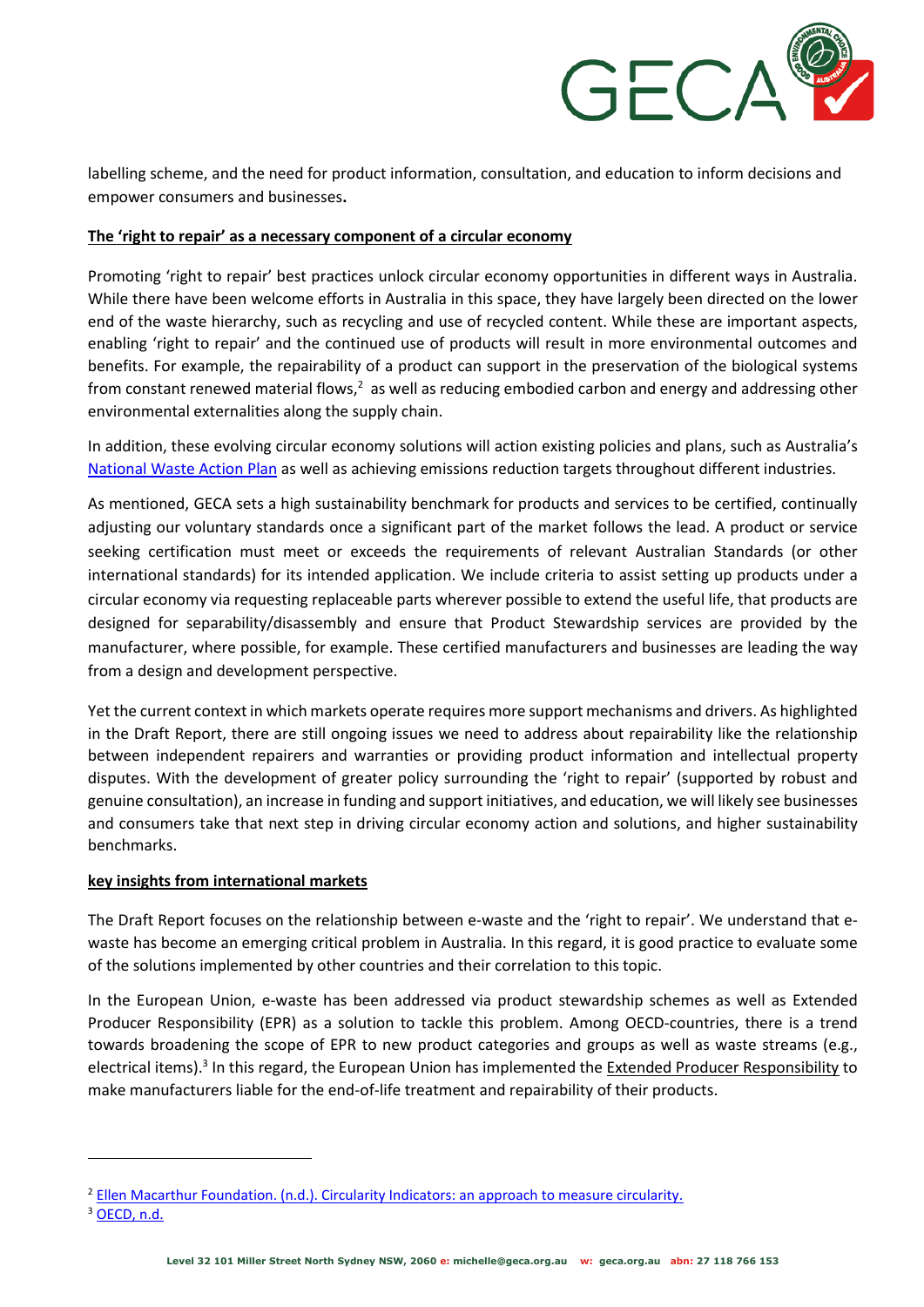

Another example is Sweden's approach to EPR scheme which addresses electrical and electronic equipment, batteries, vehicles, and packaging, among others.<sup>4</sup> Implementing EPR approaches may facilitate e-waste management solutions, for example with solar PV. Most of the solar PV panels in Australia are imported from overseas and there is no current harmonised product stewardship scheme for this rapidly increasing e-waste stream. 5

## **The key qualities to look for in a labelling scheme**

GECA believes standards and labelling schemes are extremely critical in shifting markets toward sustainable practices and a circular economy. It takes the often-confusing technical information and converts it into an easyto-recognise label, so that consumers and businesses can make informed decisions. Currently, only certain businesses and consumers are producing and consuming sustainably. Setting standards and creating demand for certification and labelling is crucial in changing behaviour and practice until it becomes the norm. To reduce 'greenwashing' across markets (that is, disinformation about the sustainability of a product or service), it is important to ensure a labelling scheme is based on several key qualities.

From our experience over the past 20 years, GECA has assisted Australian businesses (including manufacturers and suppliers) to implement sustainable practices by setting rigorous standards on a product's life cycle. The development of these standards is based on thorough consultation and technical knowledge of materials, which is important for producing high quality products and services.

Products and services undergoing GECA certification are then independently assessed and, if they adhere to our standards, receive certification to use GECA's ecolabel mark to show their commitment to ethical, environmental, health and fit-for-purpose production across supply chains. Consumers, suppliers, and procurement rely on our ecolabel to identify products or services that hold high performance certification and circular economy principles. We know that without our ecolabel, it can be difficult to navigate the market and make good choices that often entail technical acumen.

From our experience, we believe that the key qualities to look for in a labelling scheme are independence, transparency, and consistency in its standards and criteria. Third-party accreditation and verification processes (where the verification and licensing are also independent of one another) creates robustness, credibility, and impartiality which is what builds the reputations of good labelling schemes so that businesses and consumers can come to trust them.

Whether a new labelling rating scheme is developed specifically for durability and repairability, or if existing schemes are used that take a multi-disciplinary approach, we believe that is it extremely important that objectives are aligned and supported via robust consultation with current Australian certifying organisations such as GECA, Green Building Council of Australia (GBCA), WELL, ISCA and more. It would be critical to know how any new labels would coexist with other labels in Australia (e.g., mutual recognition, best practices, setting minimum criteria). GECA would like to express our interest in playing a critical role in this space.

<sup>4</sup> [Swedish Environmental Protection Agency, 2020](https://www.naturvardsverket.se/Documents/publ-filer/6900/978-91-620-6944-5.pdf?pid=27640)

<sup>5</sup>  [Parliament of the Commonwealth of Australia, 2020](https://parlinfo.aph.gov.au/parlInfo/download/committees/reportrep/024400/toc_pdf/FromRubbishtoResourcesBuildingaCircularEconomy.pdf;fileType=application%2Fpdf)